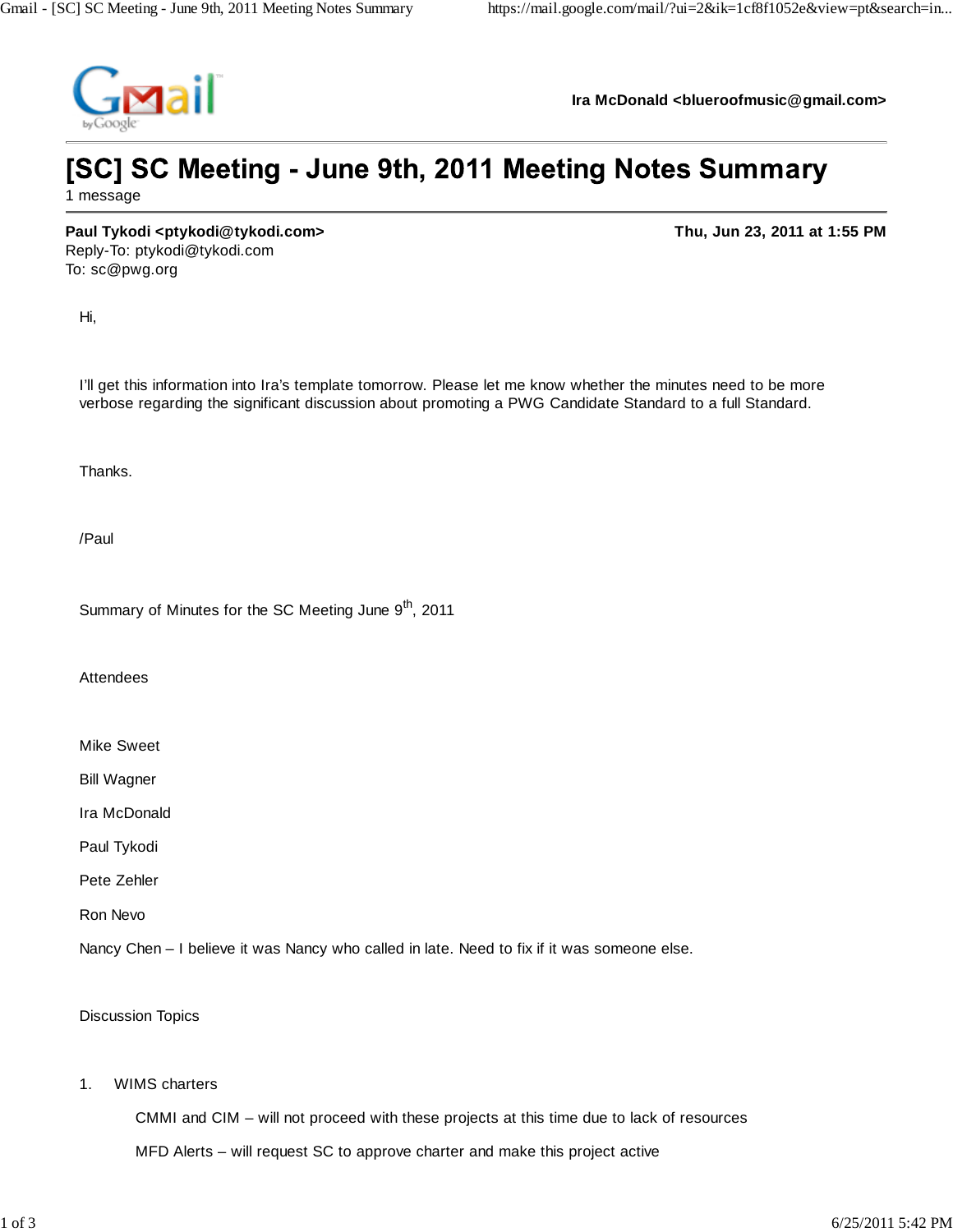2. Majority of meeting discussion involved aspects of how to promote a PWG Candidate Standard to a Full **Standard** 

> Policy decision needed regarding how to reference documents in a PWG Standard that are not yet full standards themselves (significant discussion of how other standards bodies handle this issue occurred)

> Policy decision needed regarding how the SC will decide whether the interoperability requirements to move from Candidate Standard to Full Standard have been met

Policy decision needed regarding what options of a candidate standard (MANDATORY, REQUIRED, OPTIONAL) need to be shown to be interoperable before a Candidate Standard can be promoted to a Full Standard

- 3. The MFD FaxOut Last Call will be extended
- 4. Ira is willing to volunteer to be the next PWG Secretary

Action Items

Mike to send a note to PWG Announce stating that the charter for the Cloud Imaging Working Group was approved

Paul to create document outlining the current duties of the PWG Secretary position to help make for a smooth transition

Bill to send a request to the SC asking it to approve the MFD Alerts charter

Mike to research current PWG Process 3.0 documentation to clarify the interoperability requirement to move a PWG Candidate Standard to a Full Standard

Next Meeting - Thu June 23<sup>rd</sup>, 2011

Best Regards,

/Paul